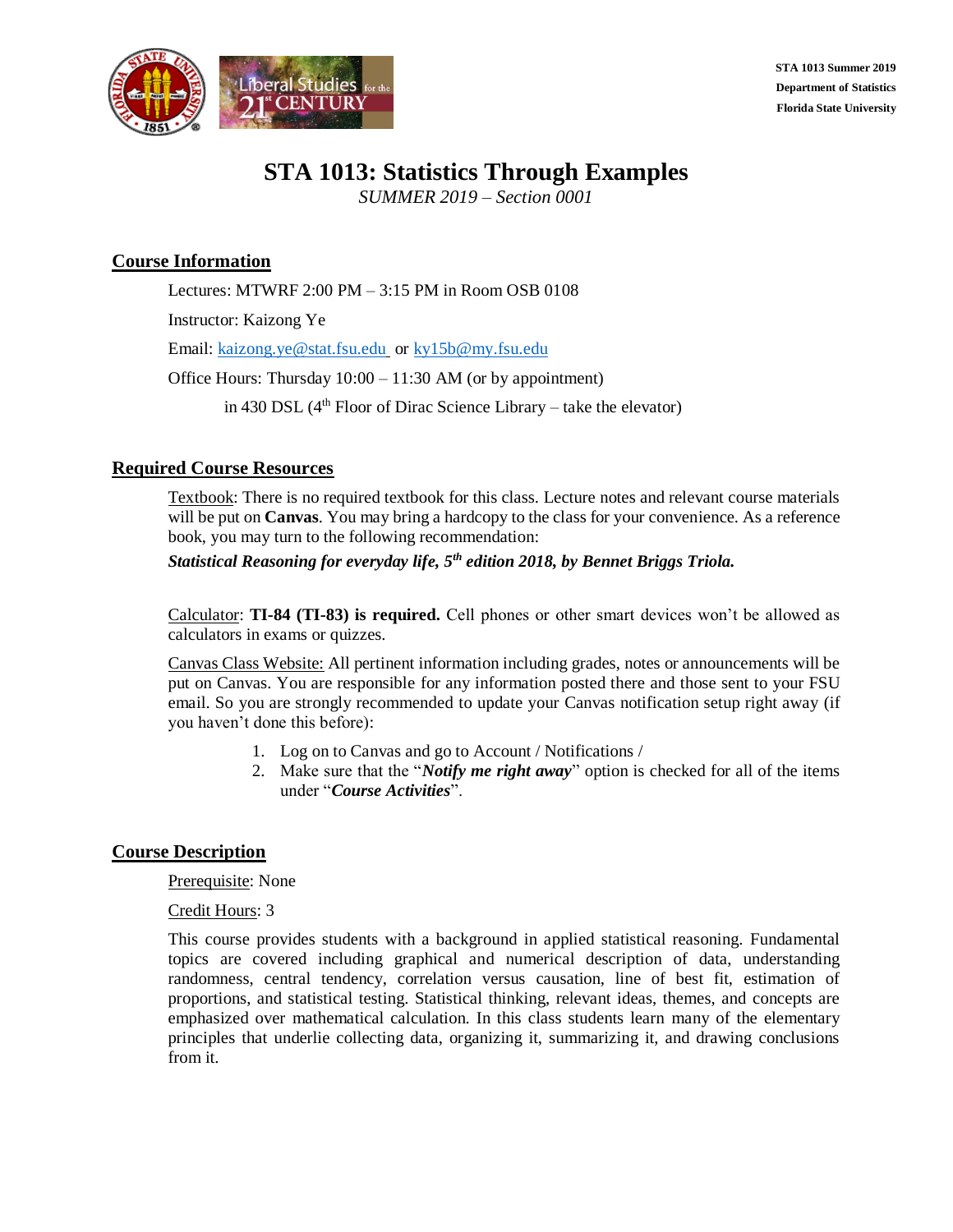

## Course Objectives:

This course has been approved to meet FSU's Liberal Studies Quantitative and Logical Thinking requirements and is designed to help you become a critical analyst of quantitative and logical claims. In order to fulfill the State of Florida's College mathematics and computation requirement the student must earn a "C-" or better in the course.

By the end of the course, students will demonstrate the ability to:

(1) Select and apply appropriate methods (i.e., mathematical, statistical, logical, and/or computational models or principles) to solve real-world problems.

(2) Use a variety of forms to represent problems and their solutions.

(3) Apply sound concepts of sample selection and experimental design in producing data.

(4) Use statistical thinking in the context of work processes, academic endeavors, and everyday life.

- (5) Describe how inferential statistical methods are used to make valid judgments based on the data.
- (6) Evaluate the validity of statistical results with skepticism based on sensible considerations.

### Tentative Topics:

1) Terminology/Initial ideas: population, sample, parameter, statistics, categorical, quantitative;

2) Sampling: simple random sample, systematic sampling, stratified sampling, cluster sampling, convenience sampling;

3) Graphs: histograms (sketch and interpret), bar charts (sketch and interpret), pie charts (interpret);

4) Summary statistics: mode, mean, quartiles, range, standard deviation, five-number summary, boxplot;

5) Empirical rule;

6) Normal Distributions: forward problems (finding area under the curve/percentage of data)

7) Central Limit Theorem: sampling distributions of x-bar, features of the distributions and implications when using a larger/smaller sample to estimate mu, forward problems (finding probabilities);

8) Probability: random process, probability models, addition rule for mutually exclusive events;

9) Random variable: definition, expected values;

10) One-sample mean: obtain and interpret z-intervals, carry out and interpret results of z-test, interpret p-value;

11) One-proportion: z-intervals and z-tests;

12) Correlation: what the sign and absolute value of r imply, correlation does not imply cause-andeffect;

13) Simple Linear Regression: read scatterplots, given equation make prediction, interpret R-sqd.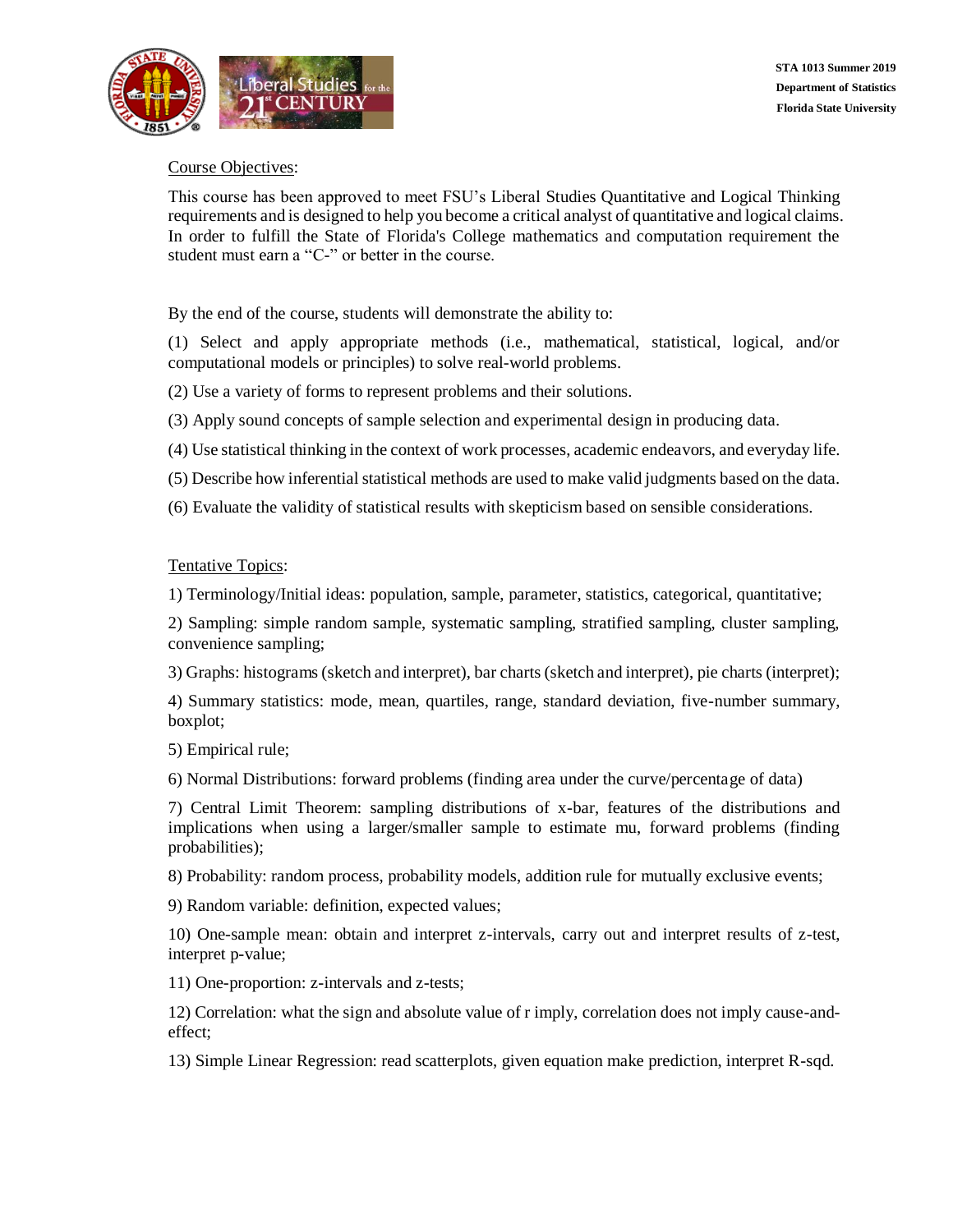

### Tentative Pacing Schedule:

|        |                                      | Mon                         | Tue                                    | Wed                          | Thu                          | Fri    |
|--------|--------------------------------------|-----------------------------|----------------------------------------|------------------------------|------------------------------|--------|
| Week 1 | May $13^{\text{th}}$ ~<br>May $17th$ | Syllabus and<br>Pre-math    | Introduction                           | Introduction                 | Sampling                     | Quiz 1 |
| Week 2 | May $20^{th}$ ~<br>May 24th          | Graphs                      | Graphs                                 | Summary<br><b>Statistics</b> | Summary<br><b>Statistics</b> | Quiz 2 |
| Week 3 | May $27^{\text{th}}$ ~<br>May $31st$ | No Class                    | Probability                            | Random<br>Variables          | Normal<br>Distribution       |        |
| Week 4 | June $3^{rd}$ ~<br>June $7th$        | <b>Empirical Rule</b>       | <b>Central Limit</b><br><b>Theorem</b> | Central Limit<br>Theorem     | Central Limit<br>Theorem     | Quiz 4 |
| Week 5 | June $10^{th}$ ~<br>June $14th$      | One-sample<br>mean          | One-sample<br>mean                     | One-<br>proportion           | Correlation                  | Quiz 5 |
| Week 6 | June $17th$ ~<br>June $21st$         | Simple Linear<br>Regression | Simple Linear<br>Regression            | Simple Linear<br>Regression  | Make-up Day                  | Quiz 6 |

# **Liberal Studies for the 21st Century: Quantitative and Logical Claims**

The Liberal Studies for the 21st Century Program at Florida State University builds an educational foundation that will enable FSU graduates to thrive both intellectually and materially and to support themselves, their families and their commitments through a broad and critical engagement with the world in which they live and work. This course has been approved as meeting the Liberal Studies requirements and this is designed to help you become a critical analyzer of quantitative and logical claims. **In order to fulfill the state of Florida's College mathematics and computational requirement, the student must earn a C- or better in the course.**

# **Grades**

STA 1013 Summer 2019 Department of Statistics Florida State University

**Attendance(10%):** Attendance will be checked at every quiz except make-up days. Absences will require documents as excuses, otherwise 1.66 pts will be taken off from your attendance grade. For detailed policy about \*DOCUMENTATION FOR ABSENCES\*, please refer to the policy information part. If you are unable to make it to class, it is your responsibility to get the notes from either the instructor or a classmate, review those notes, and come to my office hours if you have any questions over what you missed. All deadlines are released at the beginning of the semester, so it is up to you to be aware of those and make sure you are caught up by the deadline.

**Quiz (80%):** There will be 6 quizzes during the semester: **Quiz 1 and Quiz 2 will weigh 10% respectively; for Quiz 3 through Quiz 6, each of them weighs 15%.** You could bring one 8.5'' ×11'' hand-written singleside cheat sheet and a calculator. For detailed policy about make-up, please refer to the policy information section. There should be absolutely no late submission for any quiz, and if you refuse to submit your quiz paper and cheat sheet at the end of the class, you will be taken extra 20% credits off whatever you get for that quiz.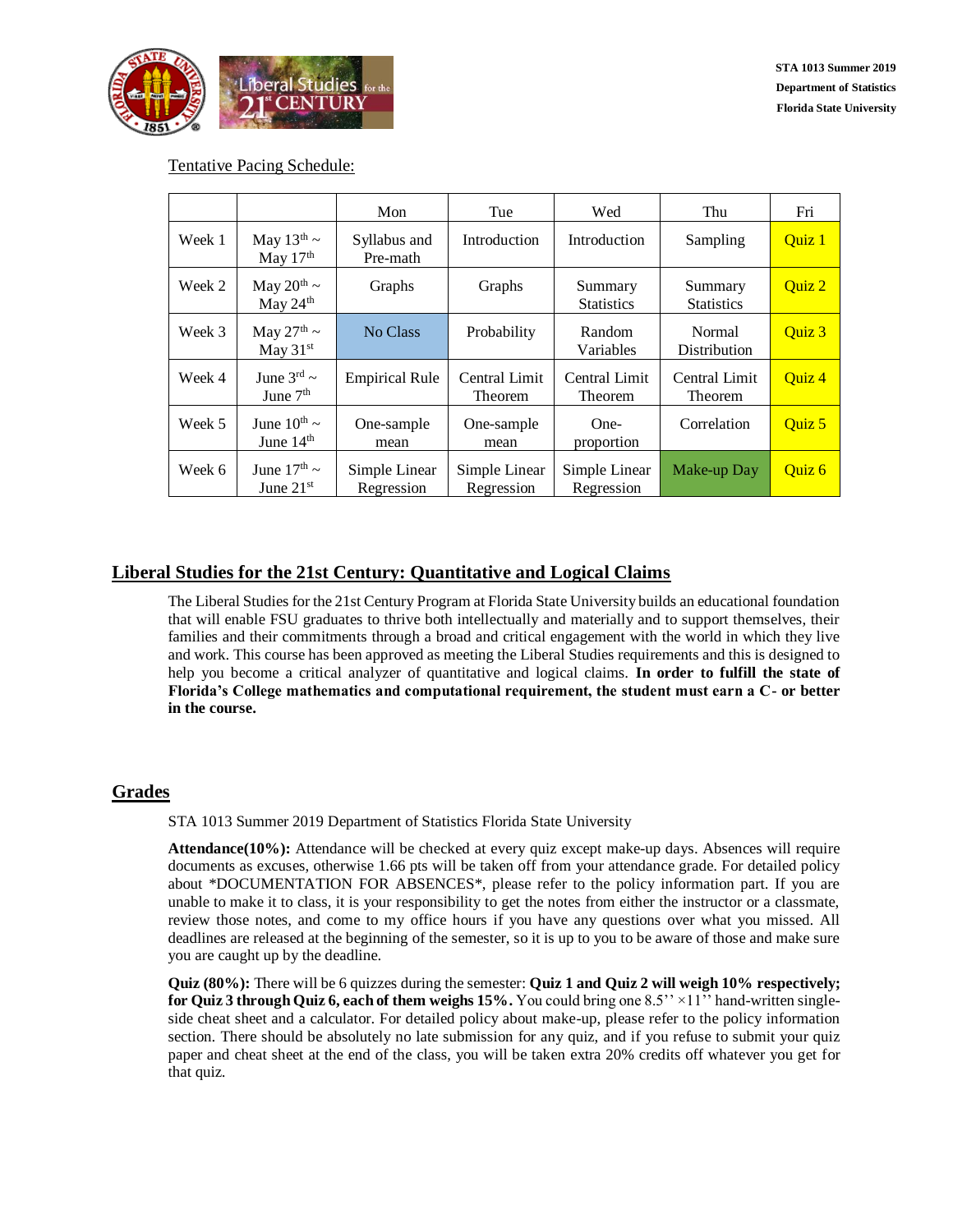

**LSQA(10%):** Note that, STA 1013 has been certified as one of FSU's Liberal Studies Quantitative and Logical Thinking courses. As a requirement, administer the appropriate Liberal Studies Quantitative Assessment (LSQA) during the semester. This will be a common assessment (not final exam). It will be part of the Quiz 2 or Quiz 3 and the total time length will be about 50 mins.

Grades will be posted on Canvas within one week. After a grade is posted, the student has 5 work days to request a grade change. After a grade has been posted for one week, no grade changes will be made.

The grading scale for the course is as follows:

|    |        | $B+$      | 87-89 | $\mathbf{C}^+$ | 77-79 | $\mathbf{D}+$ | 67-69     |          |
|----|--------|-----------|-------|----------------|-------|---------------|-----------|----------|
| A  | 93-100 | в         | 83-86 |                | 73-76 |               | 63-66     | $0 - 59$ |
| A- | 90-92  | <b>B-</b> | 80-82 | $C-$           | 70-72 | D-            | $60 - 62$ |          |

Your raw grade(percentage) will be rounded to the nearest integer to determine your letter grade. And actual letter grades cutoffs may change but no stricter than the above. If you want to appeal your grade, you must contact the instructor within 7 calendar days since the grade is posted, otherwise the grade will be final.

#### Example:

Student X's scores are listed as follows:

Quiz 1: 10/10; Quiz 2: 9/10; Quiz 3+LSQA: 21/25; Quiz 4: 12/15; Quiz 5: 13/15; Quiz 6: 15/15; Attendance: 10/10;

The final grades for X will be calculated as:  $10 + 9 + 21 + 12 + 13 + 15 + 10 = 90$ 

So, student X will get a A- as final grade!

### **Policy Information:**

Make-up Quiz:

- Assessments that are not taken, or not made up, will receive a zero grade.
- Absolutely no make-ups are allowed after the last day of class.

• If you have to miss a quiz, you must notify the instructor by email within 2 calendar days after the quiz and provide university approved\* documentation within one week. **If you miss a quiz without notifying the instructor or without university approved\* documentation, you will get a zero for that quiz.**

- Absolutely no documentation will be accepted after the last day of class.
- If you must be absent on a religious holiday, please submit a self-written-and-signed letter at least **ONE**

**WEEK BEFORE** the holiday informing the instructor that you will be absent due to the religious holiday.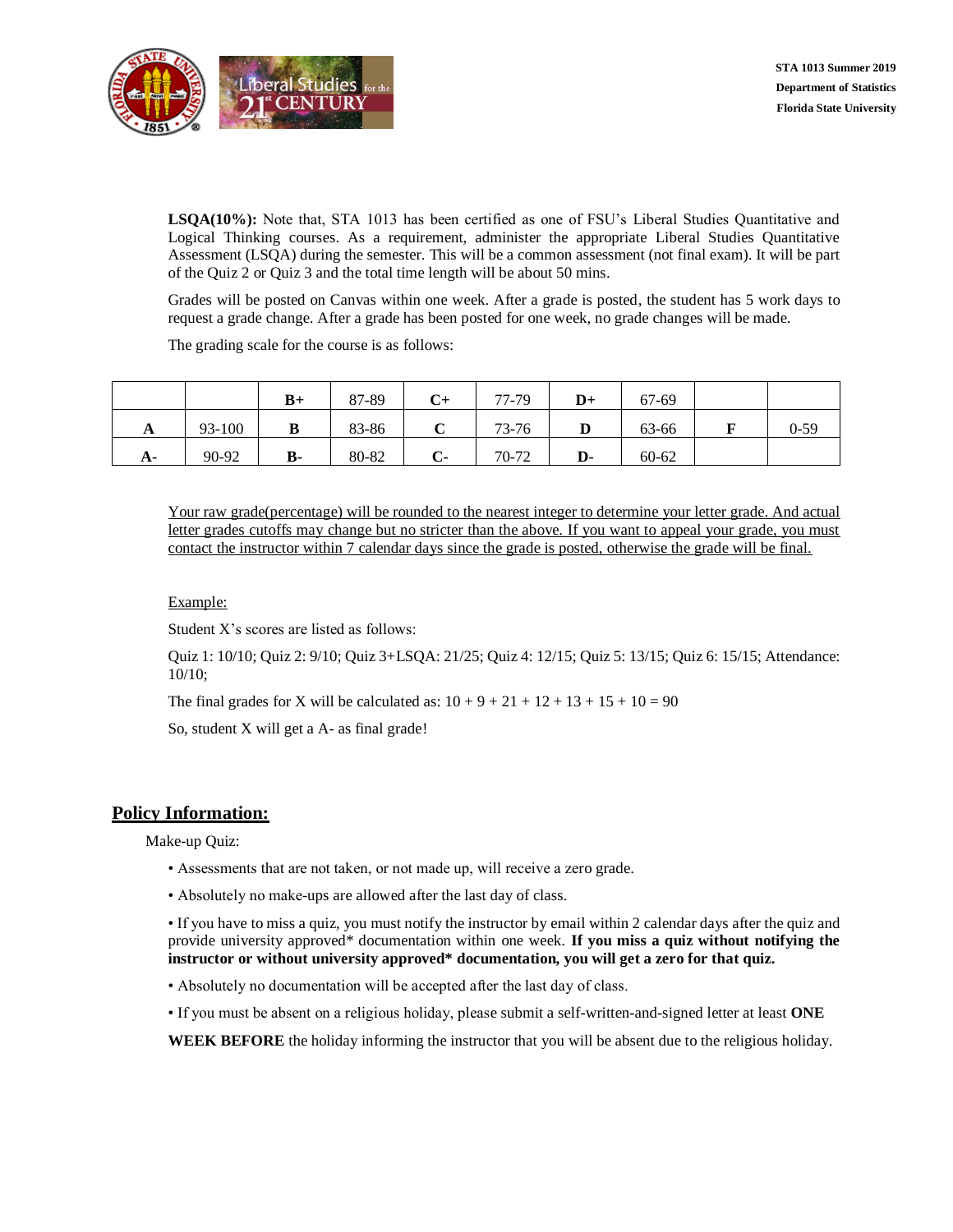

• If you have extenuating circumstances that prevent you from complying with the policy in this syllabus, then the instructor will need to receive verification of your extenuating circumstances from **the Dean of Students department** to make an exception in your case. In such situations, the instructor will give you time to make up the missed work. The instructor and you will agree on a deadline for making up each missed activity.

• If you could not complete the make-up by its deadline or at the appointed time, you must notify the instructor by email **at least one day before that and provide university approved\* documentation**, otherwise your grade for that make-up will also be zero.

• You only have 1 chance to make up for the missed quizzes, that means you could at most miss 1 regular quiz and make it up at specified date and location, further missed quizzes will directly result in a zero. Please save that quiz allowances for emergencies and do not use them for reasons that can be avoided. We do not promise any further help with low quiz grades. We do not allow quiz re-takes, that is, if you were present for a quiz you may not take the same quiz again later.

• All the make-ups for quizzes will be set on June  $20<sup>th</sup>$ . In extremely exceptional circumstances, the date may be changed, and notifications will be sent by the instructor in advance.

#### \* WE WILL ACCEPT DOCUMENTATION FOR ABSENCES CAUSED BY:

• religious holidays: write a letter, date and sign it, and give it to your instructor by the Monday of the week in which the holiday occurs; letters presented after this deadline will not be accepted and your absence will count as a "without documentation" case.

• health matters related to self or immediate family members: doctor's note must be dated at most 5 calendar days before or after the date of absence.

- crises for which we receive a notification letter from the Dean of Students Department
- events where you represent FSU, such as FSU sports teams, FSU music groups, etc.
- traffic accident or any other event where law enforcement was called in
- death in the family and other documented crises as approved by the Dean of Students Department
- jury duty or any other court appointments
- military-related matters

Please note that lack of future planning, or mismanagement of time and other resources, are not acceptable reasons for being absent. In addition, travel tickets and itineraries do not count as documentation, because travel per se is not an acceptable reason for being absent. You must have an acceptable reason for travelling.

Please note that the FSU University Health Services 'Verification of Visit' does not constitute a documented absence.

Classroom Conduct: You are expected to act professionally in the classroom. You should arrive on time and prepared for class. If you do arrive late or leave early, please do so in a manner that does not disturb the class.

#### Email and Communication: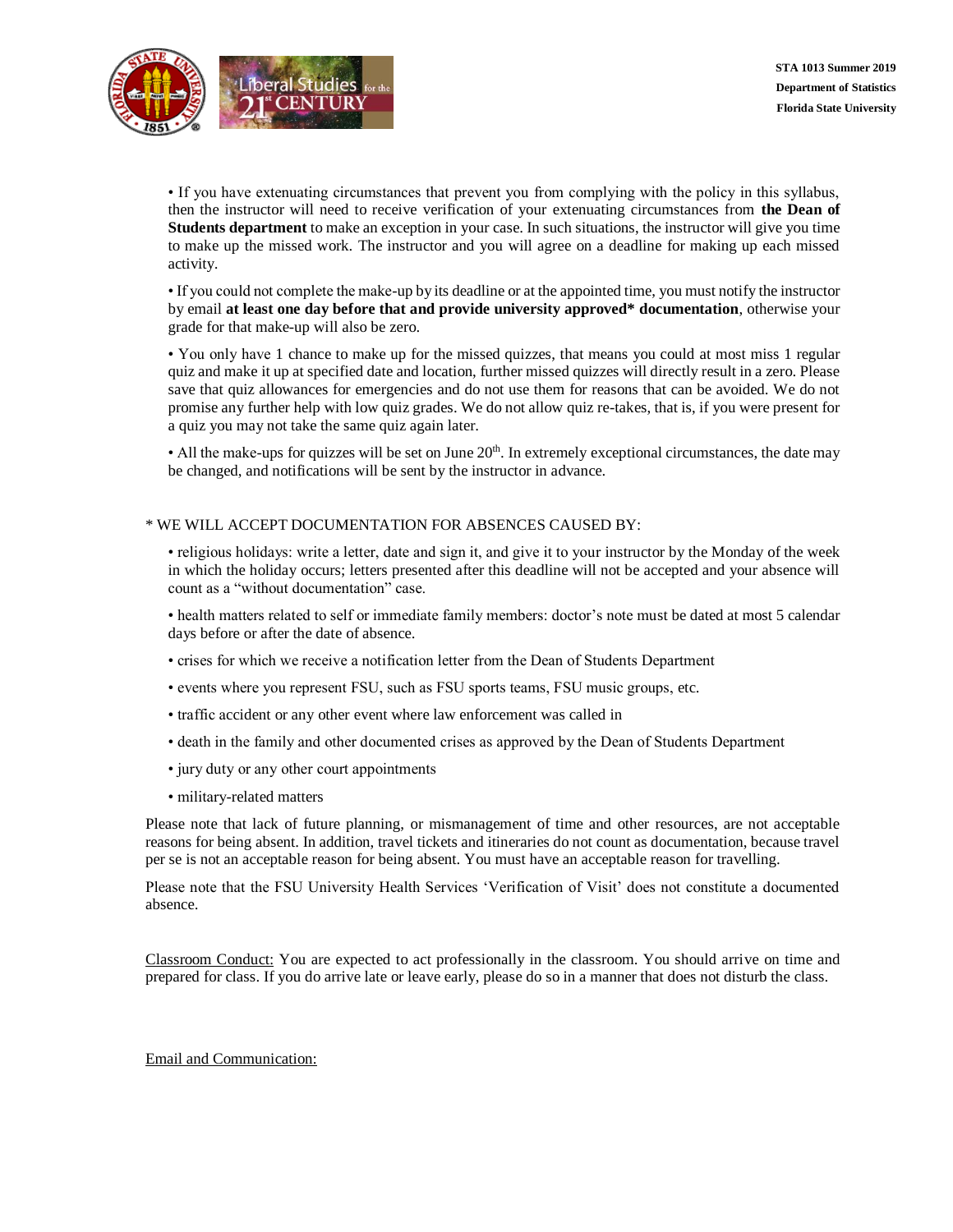

• Please check the Class Log on our STA1013 SU19 course site on Canvas every day to keep up with what happens in class, especially the announcements part. Please turn on the applicable notification settings on your Canvas course site so that you don't miss anything.

- Please check your @my.fsu.edu email every day for emails from the instructor.
- Please refer to Syllabus and other uploaded documents related to this course first whenever you have questions.
- Please always do the above three before you email the instructor.

• If you email us with an enquiry that was already addressed in the Class Log, in a class email, in a Canvas announcement or in one of our syllabus documents, you may not get a response.

• If you email us, please send from your @my.fsu.edu account.

• Always include your name and section number when you email to the instructor, if we need to know this information in order to answer your query and you have not provided it, you may not get a response.

• Send assessment-related questions at least 24 hours before the assessment is due to begin, otherwise you may not get a response.

• Be aware that email sent from outside the FSU domain may not get through to the instructor, so if you send an email and you don't get a response within two working days, please try to meet the instructor in person before class or after class or during office hours.

• The instructor is not a tutor, if you miss a class with documentation listed in the policy section, you should check the notes by yourself first. If you have further questions, please bring specific questions to the office hour. The instructor is not allowed to tutor anyone for this course.

• Please do not email the instructor and talk about grades. The instructor will not do grades calculation for you, you could check syllabus for calculation details. If you have any questions about the grades or need to appeal your grade, please talk to the instructor face-to-face during the office hour within one week after the grades has been posted.

### **University Attendance Policy:**

Excused absences include documented illness, deaths in the family and other documented crises, call to active military duty or jury duty, religious holy days, and official University activities. These absences will be accommodated in a way that does not arbitrarily penalize students who have a valid excuse. Consideration will also be given to students whose dependent children experience serious illness.

### **Academic Honor Policy:**

The Florida State University Academic Honor Policy outlines the University's expectations for the integrity of students' academic work, the procedures for resolving alleged violations of those expectations, and the rights and responsibilities of students and faculty members throughout the process. Students are responsible for reading the Academic Honor Policy and for living up to their pledge to "...be honest and truthful and...[to] strive for personal and institutional integrity at Florida State University." (Florida State University Academic Honor Policy, found at [http://fda.fsu.edu/academic-resources/academic-integrity-and-grievances/academic](http://fda.fsu.edu/academic-resources/academic-integrity-and-grievances/academic-honor-policy)[honor-policy.](http://fda.fsu.edu/academic-resources/academic-integrity-and-grievances/academic-honor-policy))

### **Sexual Misconduct and Title IX Reporting**